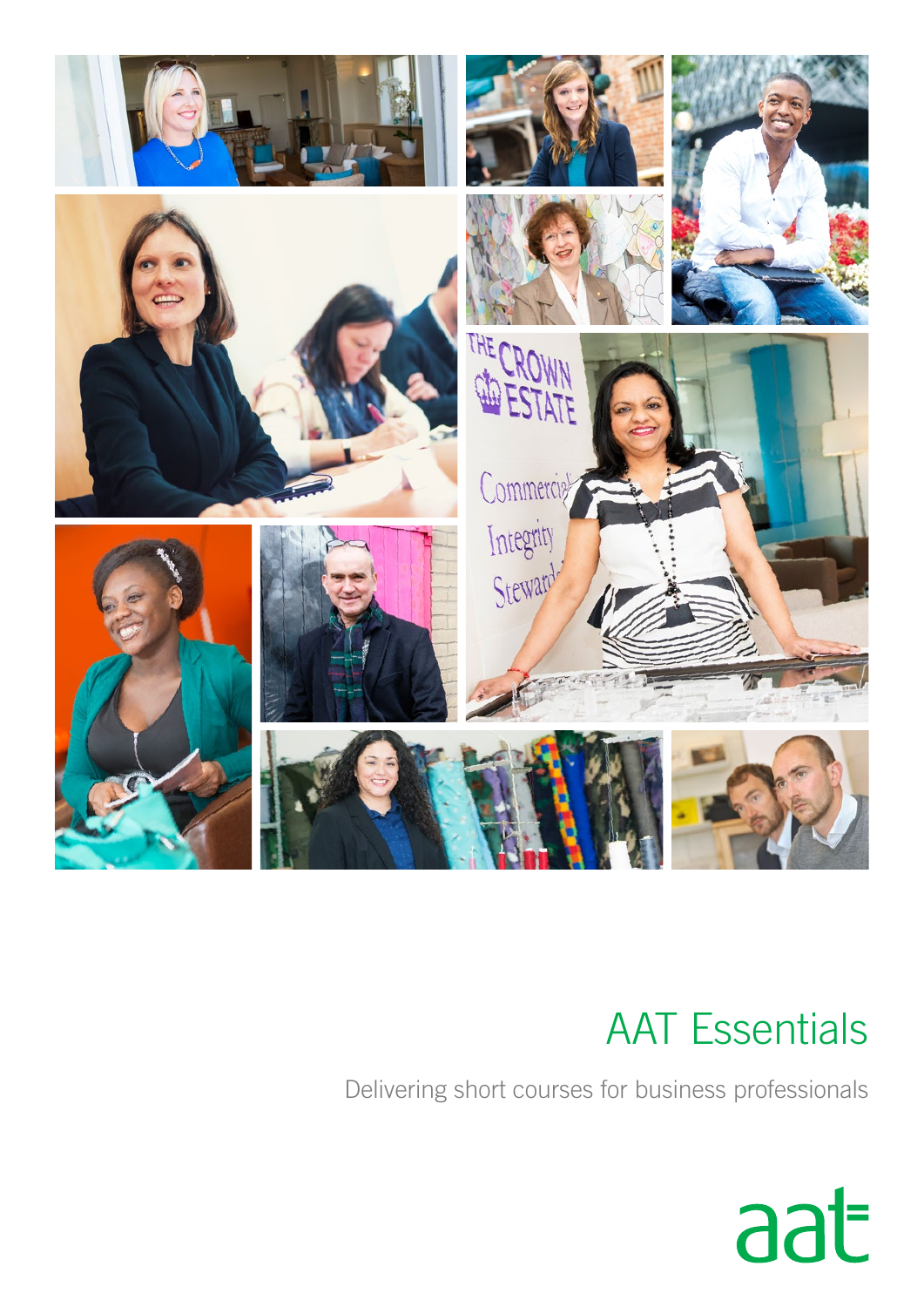Much of modern business depends on being able to understand, interpret and communicate key financial information. AAT Essentials is a range of short courses that have been developed and designed to meet the fast paced and challenging demands of today's workplace. These courses will put your centre on the front foot – enabling you to tap into a growing market of delegates who are looking to manage business finance more effectively.

All AAT Essentials courses are ideal for business professionals or business owners without an accounting or finance background.

# Essentials one-day courses

Our current courses are:

# **Budgeting for the small business – planning and control**

This AAT Essential will help delegates prepare budgets, make informed budgeting decisions and effectively communicate financial information (for example, to business partners or the bank).

# **Finance for non-financial managers**

This AAT Essential provides a basic grounding in key financial processes as well as analysing financial performance to help delegates meet these requirements more effectively.

# **Managing cash flow, keeping your business healthy**

Through exercises using worked examples, this AAT Essential will help improve delegates' effectiveness at managing the inflow and outflow of cash, helping them to protect the financial security of the business.

# **Making sense of financial documents**

This AAT Essential is a practical course which shows delegates how to keep records and understand the purpose of everything from invoices through to bank reconciliations.



All of the AAT Essentials courses are delivered in around seven hours, giving delegates the opportunity to update their skill set in only a fraction of the time, and at a fraction of the cost in comparison to other one-day courses. There's no formal assessment but delegates will be awarded an AAT certificate upon completion of the course.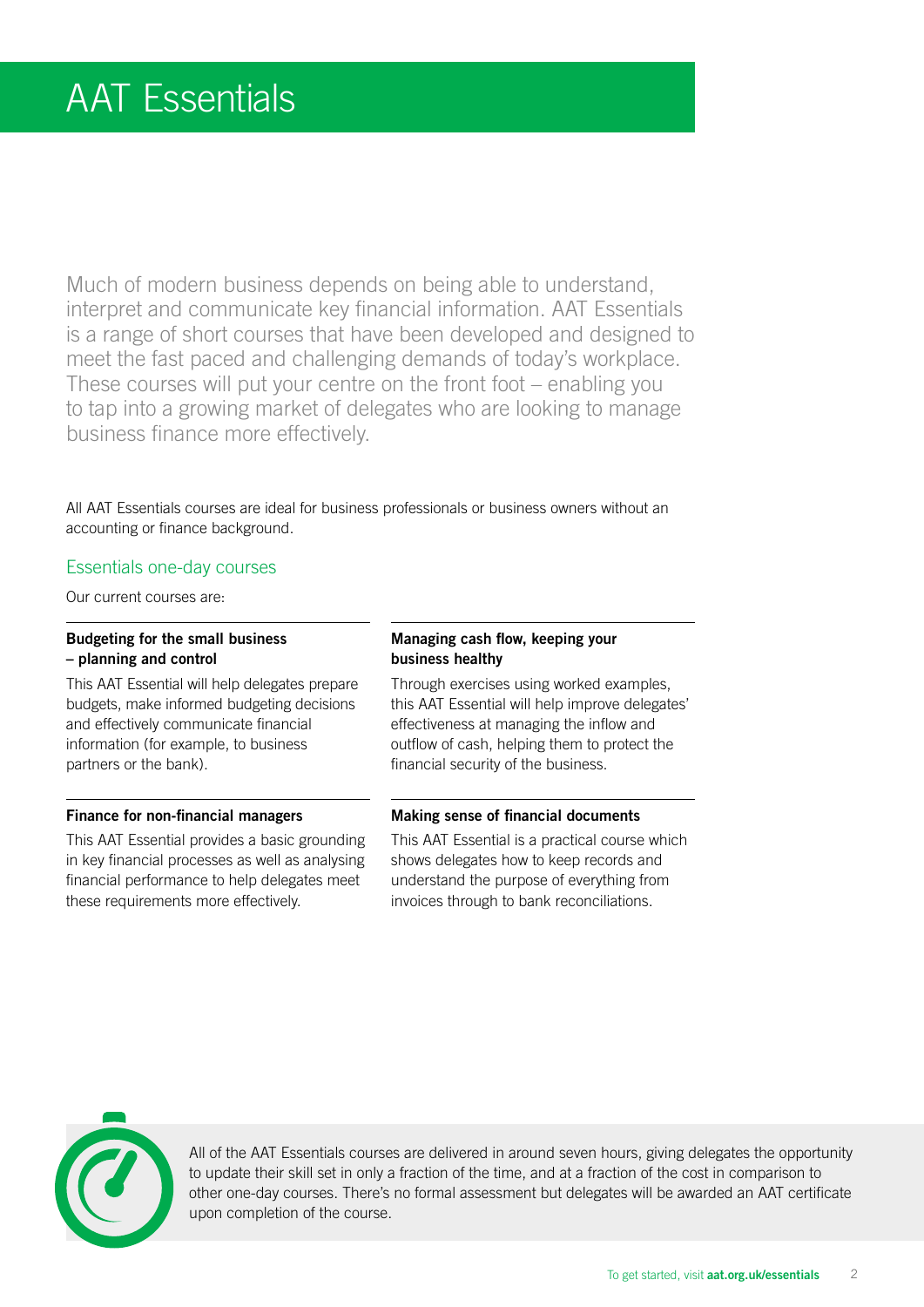

Maggie Love, Managing Director, sees cost and time as a factor:

"A lot of other training providers are hugely expensive and they generally do longer two or three day courses. The accessibility of AAT Essentials courses and the time and cost of them makes them attractive in the market."





With more and more people requiring accounting and finance skills for their roles, AAT Essentials courses offer practical training packed with the fundamentals of how to manage business finances more effectively.

"There are many people who need to understand key finance principles for the commercial success of their departments or their own businesses – and that's where AAT Essentials delivers. It's a really nice course and the fact it's one day and AAT branded makes it attractive to delegates. It's a whole area that people need to know about, so for us, there are great market opportunities with AAT Essentials." Maggie Love, Managing Director.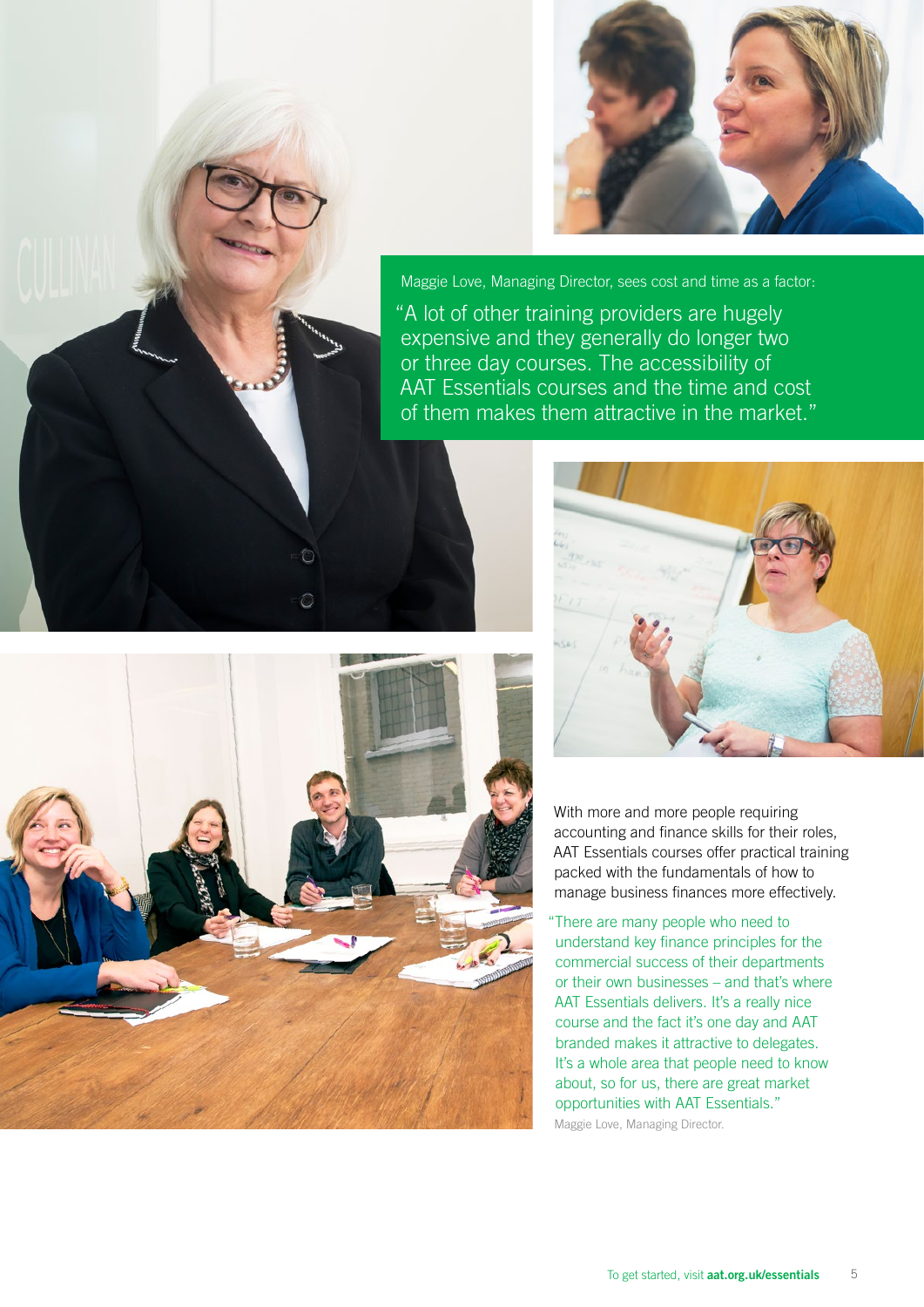Simple budgeting aids planning and enables businesses to monitor their performance and keep an eye out for danger signs. This course helps delegates prepare budgets, learn how to make informed budgeting decisions and effectively communicate financial information.

#### **Why budget?**

- **•** What a budget is and when to budget
- Why businesses complete budgets

# **Operational budgets**

- **•** Component parts of an operational budget
- **•** What an operational budget looks like
- **•** Sources of information for figures
- **•** Factors that influence figures
- **•** The scope of an operational budget
- **•** How to calculate figures for an operational budget

#### **Cash flow budgets**

- **•** Component parts of a cash flow budget
- **•** What a cash flow budget looks like
- **•** Sources of information for figures
- **•** Factors that influence figures
- **•** How to calculate figures for a cash flow budget

#### **Using budgets to manage and control the business**

- **•** The budgeting process
- **•** The importance of completing budgets
- **•** How to use budgets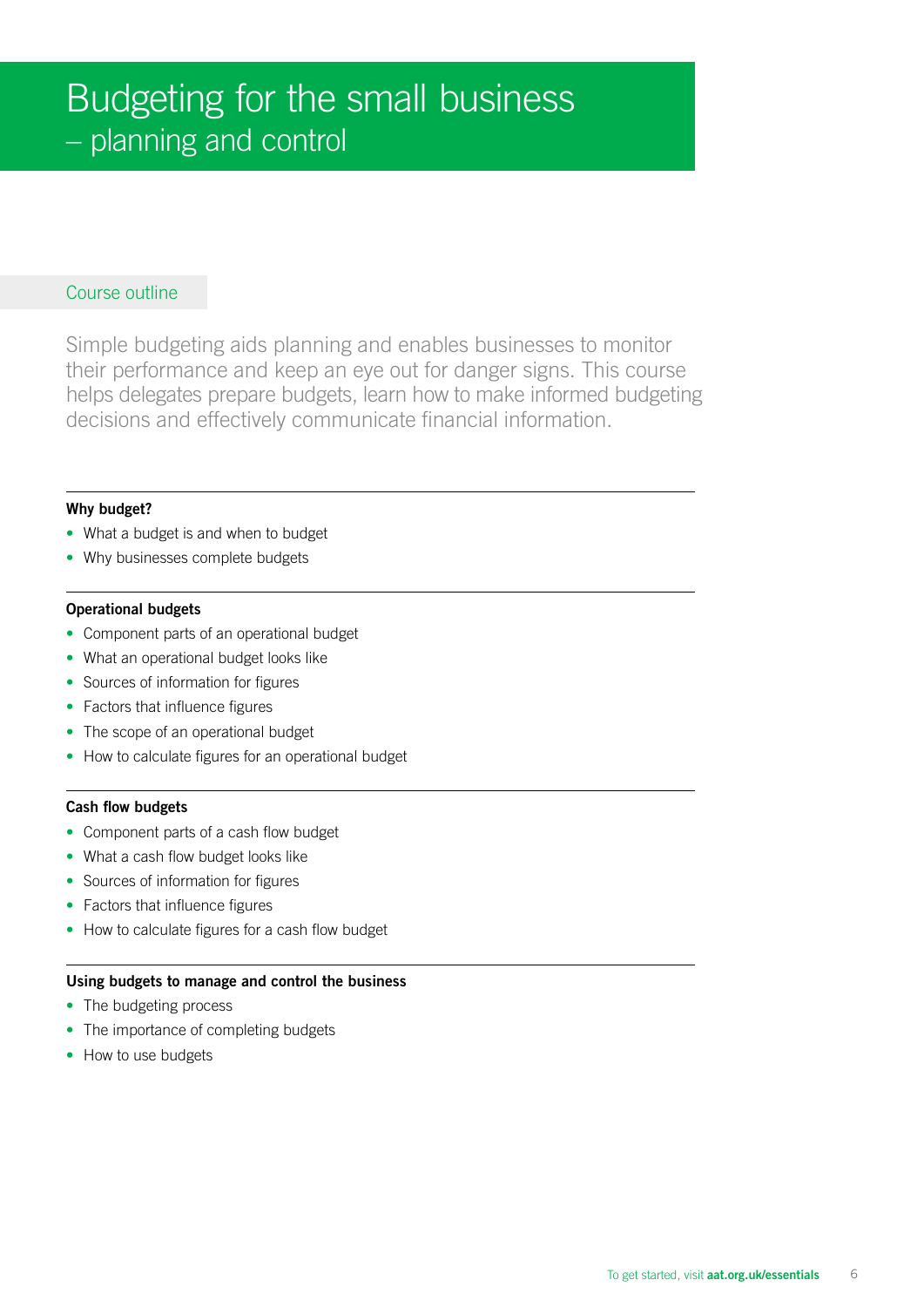Understanding financial documents, analysing financial performance and managing budgets is a part of many managers' roles. In this course, delegates will also gain a basic grounding in key financial documents and processes.

### **Understanding the income statement account and statement of financial position**

- **•** What is included in a statement of financial position and an income statement account
- **•** The difference between the two financial statements

#### **Using information from the income statement account and statement of financial position**

- **•** How to interpret information from an income statement account and statement of financial position
- **•** Ratio analysis
- **•** How to interpret using ratio analysis
- **•** How to use selected ratios to interpret information in financial statements
- **•** The limitations of ratio analysis

# **Controlling cash**

- **•** Why cash doesn't equal profit
- **•** What you can do to ensure there's sufficient cash within the business

#### **Using budgets to manage business activity**

- **•** How budgets help with daily business management
- **•** How to interpret information in a budget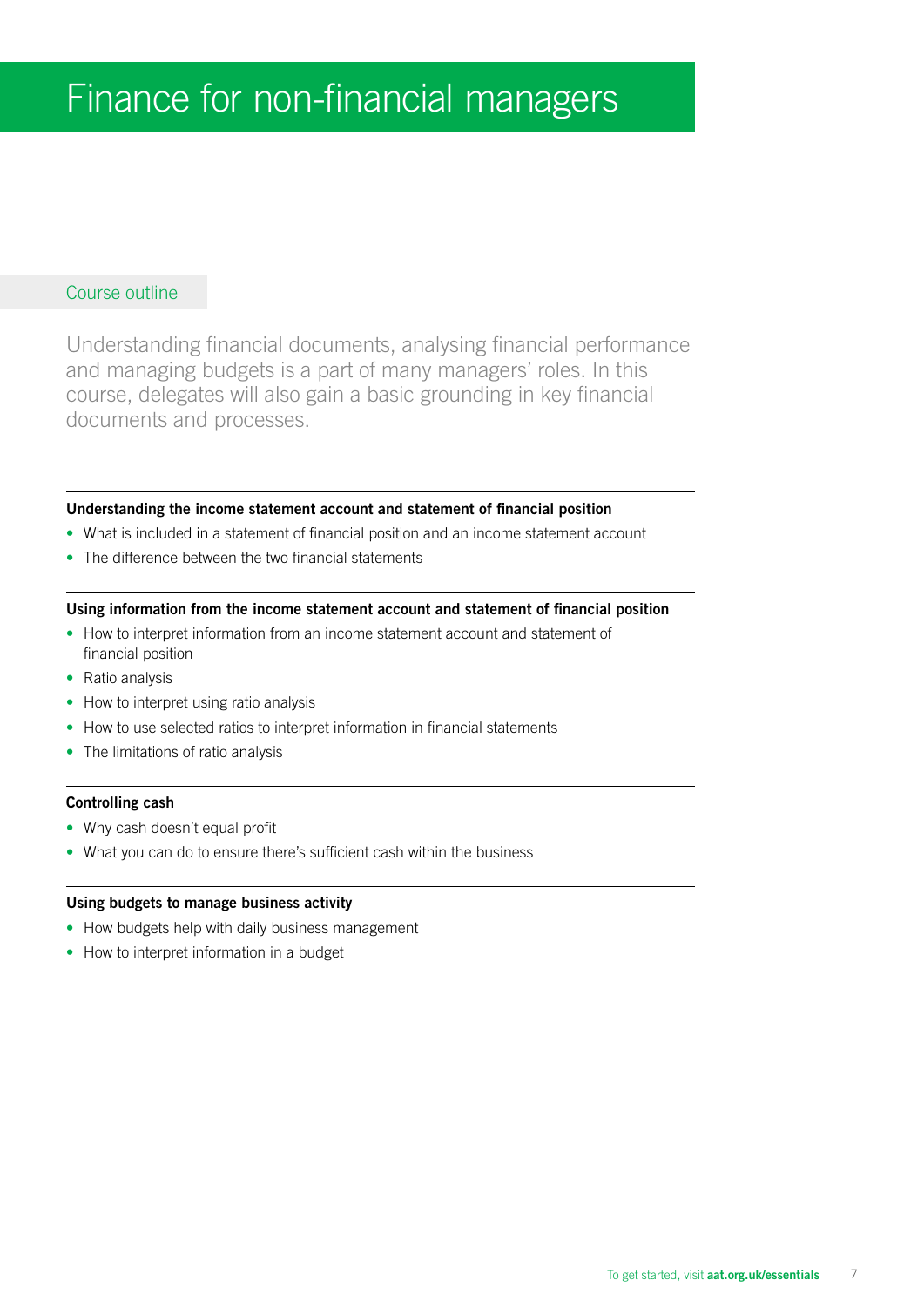The availability of cash enables a business to survive and prosper and is the primary indicator of business health. This course enables delegates to improve their effectiveness at managing the inflow and outflow of cash, helping to protect the financial security of the business.

# **Cash and the cash budget**

- **•** Why cash is important in a business
- **•** Timing of cash flows
- **•** Importance of estimating likely cash flows pattern
- **•** How to prepare a cash budget

# **Monitoring and controlling cash flows**

- **•** How to use the cash budget
- **•** Importance of comparing budgeted and actual cash flows
- **•** Why differences should be investigated
- **•** Possible reasons for differences and subsequent actions that can be taken

# **Cash flow and credit customers**

- **•** The risks of giving credit to customers
- **•** How to assess the creditworthiness of customers
- **•** How to guard against non-payment by credit customers
- **•** Strategies to deal with late payers